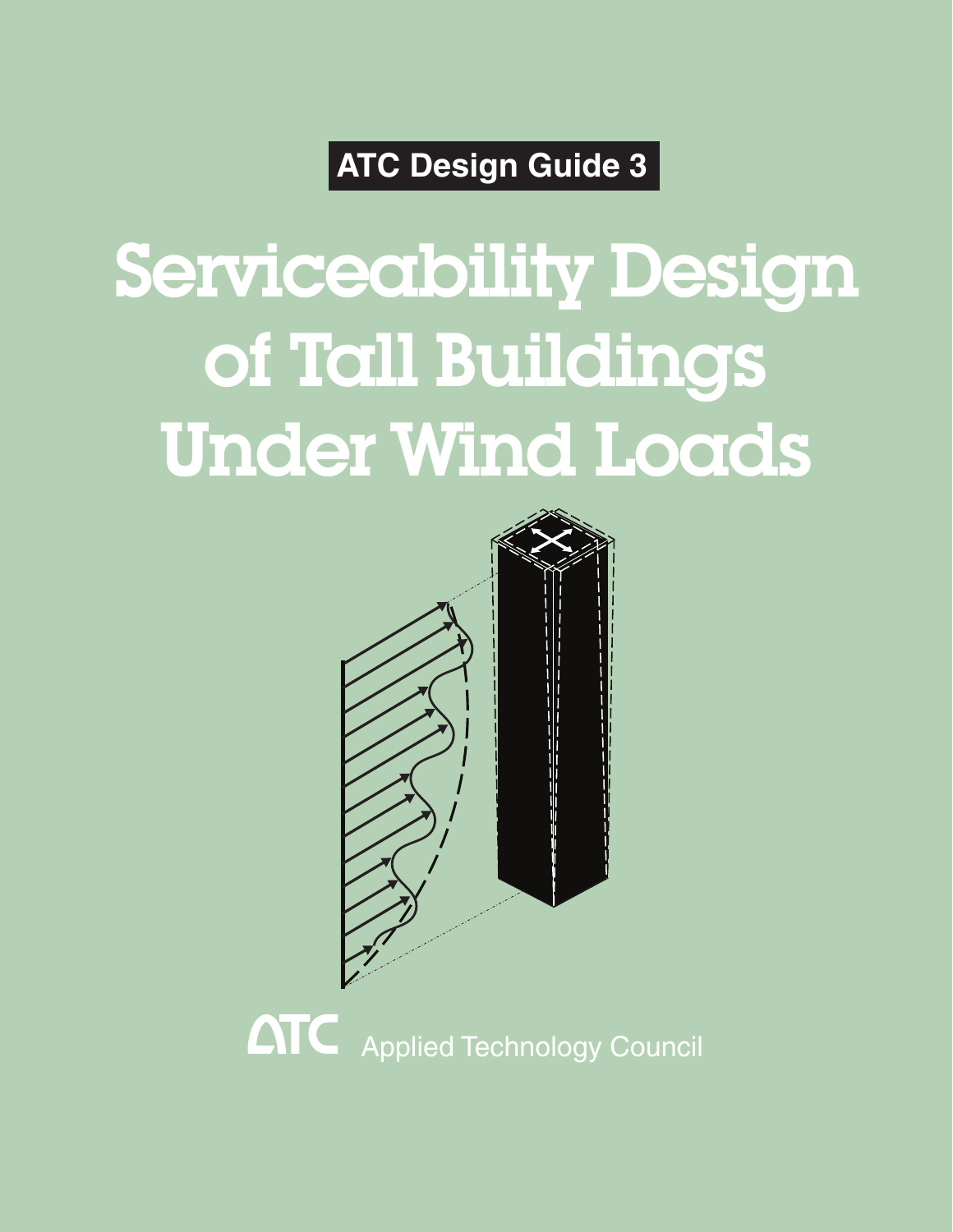The Applied Technology Council (ATC) is an internationally recognized non-profit corporation founded by the Structural Engineers Association of California in 1973 to protect life and property through the advancement of science and engineering technologies. With a focus on seismic engineering, and demonstrated capabilities in wind, coastal inundation, and blast engineering, ATC develops state-of-the-art, user-friendly engineering resources and applications to mitigate the effects of natural and other hazards on the built environment. ATC implements funded research and technology transfer projects through the development of nonproprietary consensus opinions on structural engineering issues. ATC also identifies and encourages needed research, and disseminates technological advancements through guidelines, manuals, seminars, workshops, forums, and electronic media.

ATC consists of a small group of in-house technical and support staff, assisted by highly qualified individuals engaged as consultants or subcontractors on specific projects. With this model, ATC is able to assemble teams of researchers and practitioners in diverse areas of expertise that would not otherwise be available through any one organization. Funding for ATC projects comes from federal, state, and local government entities, or from the private sector in the form of tax-deductible contributions to the ATC Endowment Fund.

ATC is guided by a nationally recognized Board of Directors consisting of representatives appointed by the American Society of Civil Engineers, the National Council of Structural Engineers Associations, the Structural Engineers Association of California, the Structural Engineers Association of New York, the Western Council of Structural Engineers Associations, and four at-large members representing different areas of engineering practice. Each director serves a three-year term.

#### **2019 Board of Directors**

Carrie J. Johnson, President James O. Malley, Vice President Michael L. Cochran, Secretary/Treasurer Douglas C. Hohbach, Past President Melissa Burton Lyle P. Carden Anthony B. Court

Donald O. Dusenberry Michael D. Engelhardt Ryan A. Kersting Christopher W. Letchford Aspasia (Sissy) Nikolaou David O. Prevatt Christos Tokas

#### **Disclaimer**

Although the information presented in this publication is believed to be correct, ATC makes no warranty, expressed or implied, and assumes no responsibility for the accuracy or completeness of the information or opinions expressed herein. The material presented in this publication should not be used or relied upon without competent examination by qualified professionals or without verification of the accuracy or suitability for the intended application. Users of information from this publication assume all liability arising from such use.

Cover illustration: Tall building responding to wind loads.

Copyright 2019 Applied Technology Council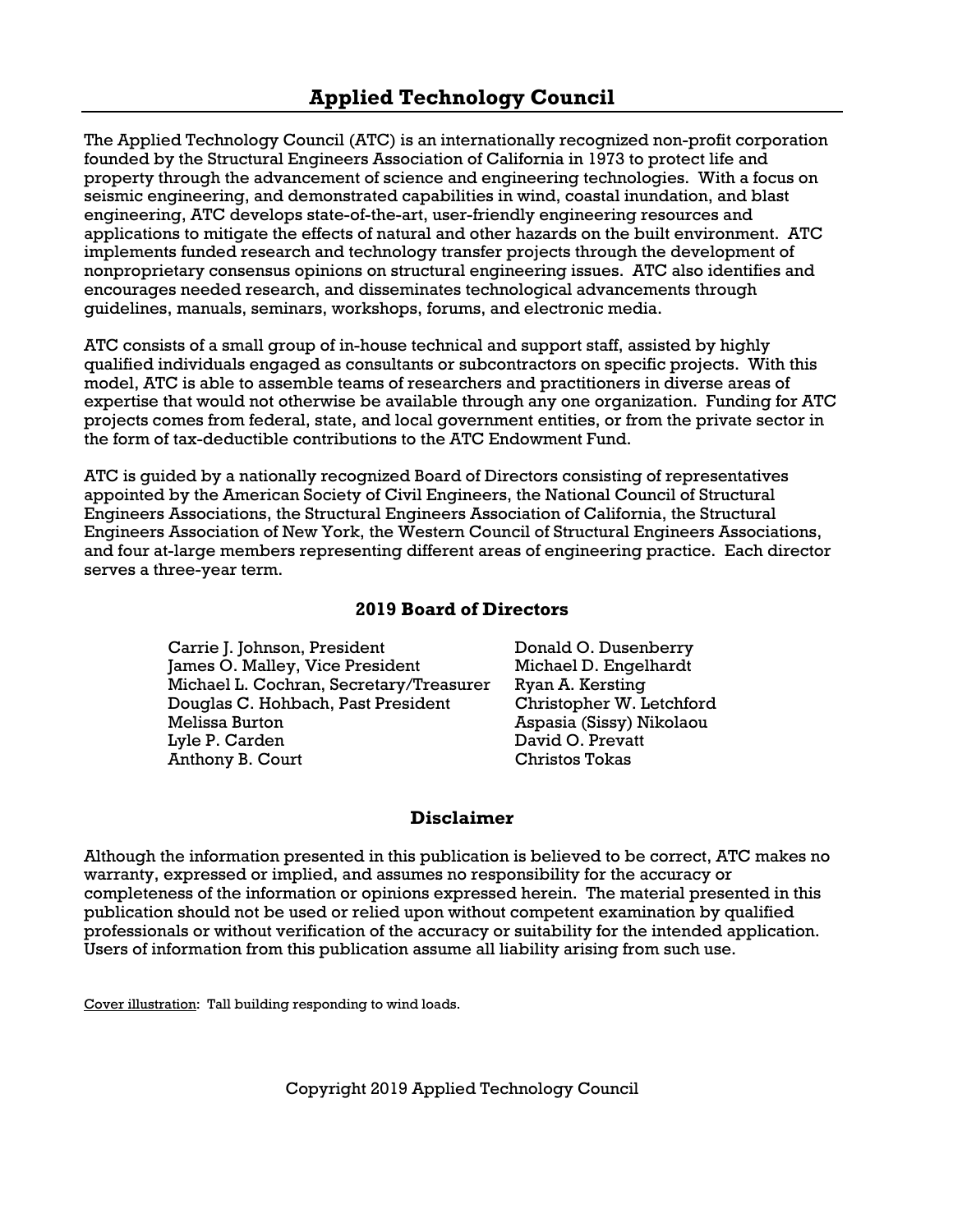### ATC Design Guide 3 **Serviceability Design of Tall Buildings Under Wind Loads**

**by Applied Technology Council** 

201 Redwood Shores Parkway, Suite 240 Redwood City, California 94065

**Funded by The Applied Technology Council Endowment Fund** 

#### **Edited by**

Jon A. Heintz Christopher W. Letchford

#### **Prepared by**

#### **Authors**

Peter A. Irwin Lawrence G. Griffis William F. Baker

#### **Project Review Panel**

Melissa D. Burton Leighton Cochran Ahmad Rahimian Donald R. Scott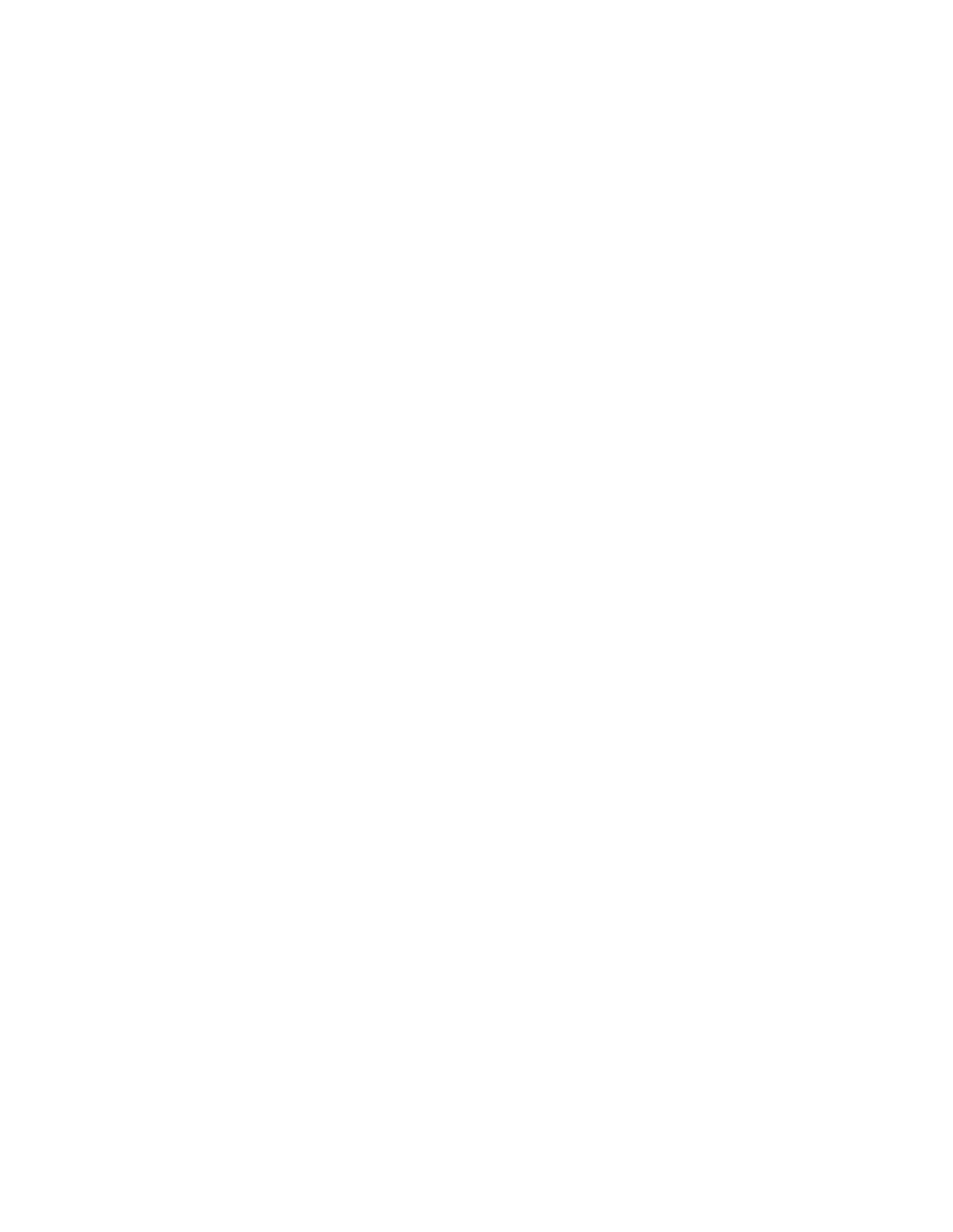## **Preface**

This report is the third in a series of Design Guides developed by the Applied Technology Council with funding from the ATC Endowment Fund. This series is intended to provide succinct, state-of-the-art information on important design issues for practicing structural engineers. The first in the series, ATC Design Guide 1, *Minimizing Floor Vibration*, was published in 1999. The second, ATC Design Guide 2, *Basic Wind Engineering for Low-Rise Buildings*, was published in 2009.

This third Design Guide addresses serviceability limit states that should be considered in the design of tall buildings, including perception of motion, and lateral deflection (i.e., drift) under serviceability level lateral wind loading. Although much research has been conducted on human perception and sensitivity to motion, specific serviceability limit states for wind load design have not been codified in the United States, and have generally been left to the discretion of the design engineer. The purpose of this guide is to fill this gap by providing background information and recommended criteria that have been developed based on available research, engineering practice, and successful experience with tall buildings currently in service.

The project to develop this guide was initiated by the ATC Board of Directors in 2014, with the objective of utilizing the ATC Endowment Fund in service to the profession. The proceeds from the publication and sale of this guide will be invested back into the ATC Endowment Fund.

ATC is indebted to the expertise and long-term commitment of the authors and reviewers, without whom this document would not have been possible. ATC gratefully acknowledges the work of the author group, including the leadership of Peter Irwin and the contributions of Larry Griffis and Bill Baker. ATC also acknowledges the Project Review Panel, consisting of Melissa Burton, Leighton Cochran, Ahmad Rahimian, and Don Scott, for their technical review, which helped shape the final product. Finally, ATC would like to acknowledge Chris Letchford for his assistance in editing this document, and Carrie Perna for ATC report production services.

Jon A. Heintz ATC Executive Director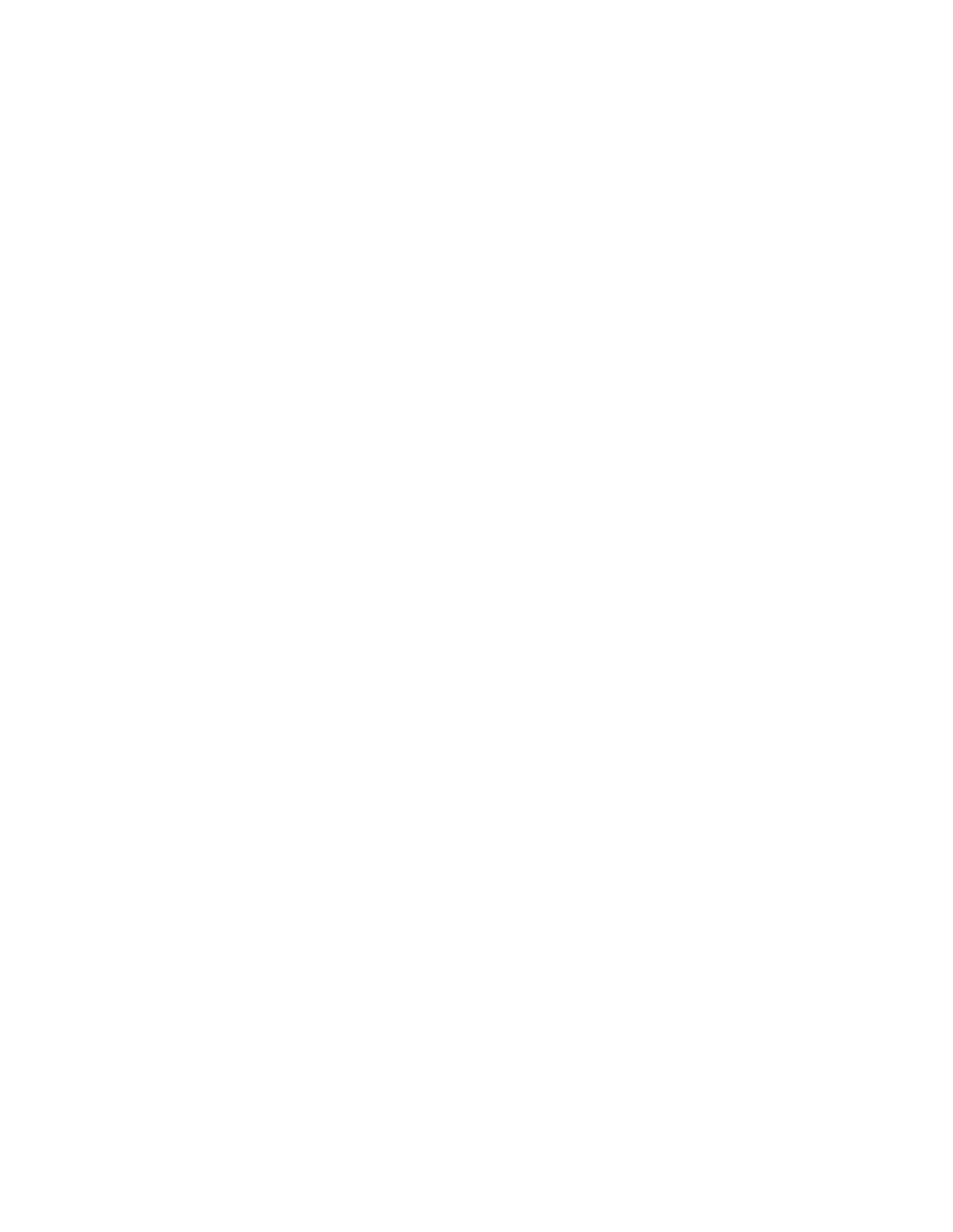### **Contents**

| 1 | 1.1.<br>1.2<br>Growth in the Construction of Tall Buildings and the Birth of Wind<br>1.3 <sub>z</sub><br>1.5<br>1.6                                       |  |  |  |  |
|---|-----------------------------------------------------------------------------------------------------------------------------------------------------------|--|--|--|--|
| 2 | The Planetary Boundary Layer and Wind Loading2-1<br>2.1<br>2.2<br>2.3<br>2.4<br>2.5                                                                       |  |  |  |  |
| 3 | Factors to Consider in Establishing Motion Criteria 3-1<br>3.1<br>Characterization of Motion using Acceleration and Torsional<br>3.2<br>3.5<br>3.6<br>3.7 |  |  |  |  |
| 4 |                                                                                                                                                           |  |  |  |  |
| 5 | Requirements for Assessing Drift and Damage Potential 5-1<br>5.1<br>5.2<br>5.3.4 Member Properties for Wind Serviceability Analysis 5-4                   |  |  |  |  |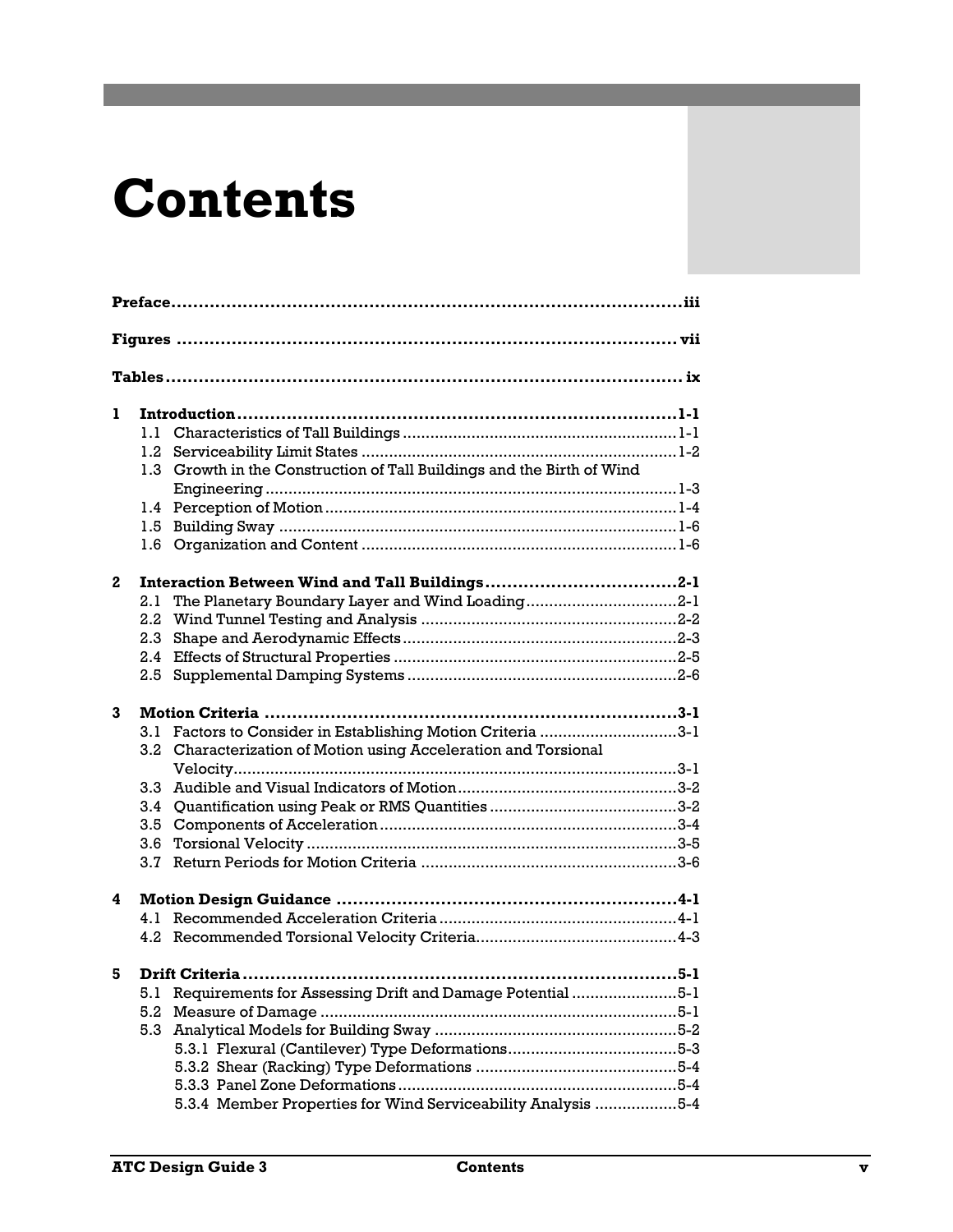|   |     | 5.3.5 Modeling of the Foundation (Soil-Structure Interaction)  5-6    |  |  |
|---|-----|-----------------------------------------------------------------------|--|--|
|   |     |                                                                       |  |  |
|   |     |                                                                       |  |  |
|   |     | 5.3.8 Modeling of Deformation Damageable Zones  5-7                   |  |  |
|   |     |                                                                       |  |  |
|   |     | 5.4.1 Adjustment of Deformation Demands for Different Mean            |  |  |
|   |     |                                                                       |  |  |
|   |     | 5.4.2 Serviceability Load Combination for Wind 5-9                    |  |  |
|   | 5.5 |                                                                       |  |  |
|   |     |                                                                       |  |  |
|   |     |                                                                       |  |  |
| 6 |     |                                                                       |  |  |
|   |     |                                                                       |  |  |
|   |     |                                                                       |  |  |
|   |     |                                                                       |  |  |
|   |     | Appendix A: Dependence of Wind Response on Mass, Damping, and         |  |  |
|   |     |                                                                       |  |  |
|   |     |                                                                       |  |  |
|   |     |                                                                       |  |  |
|   |     |                                                                       |  |  |
|   |     |                                                                       |  |  |
|   |     | C.1 Stiffness of Composite Beams in Lateral Load-Resisting Frames C-1 |  |  |
|   |     |                                                                       |  |  |
|   |     |                                                                       |  |  |
|   |     |                                                                       |  |  |
|   |     |                                                                       |  |  |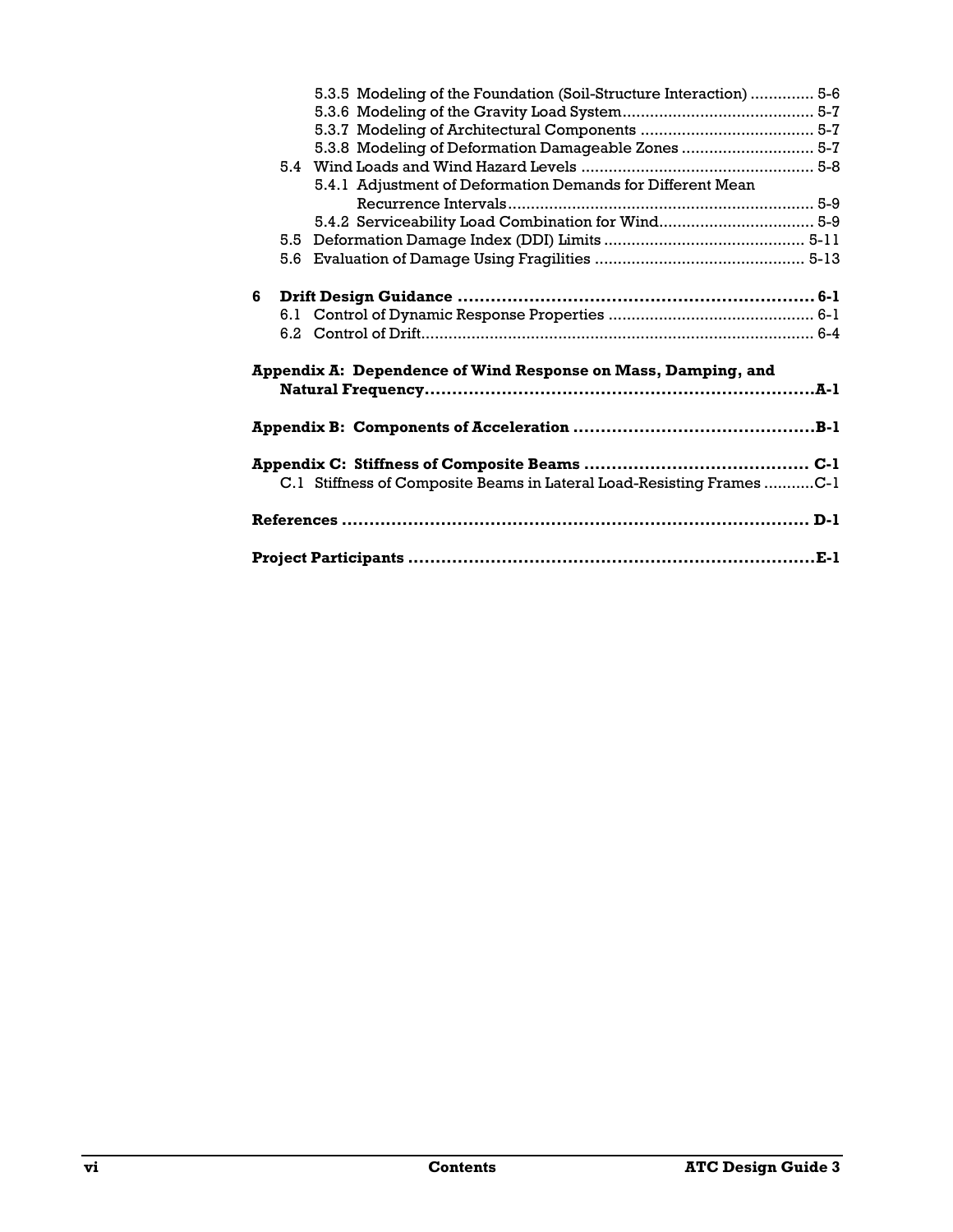# **Figures**

| $1 - 1$ | Number of tall buildings, and their heights, completed since 1989 1-3                                                                                                                                             |
|---------|-------------------------------------------------------------------------------------------------------------------------------------------------------------------------------------------------------------------|
| $1-2$   | Boundary layer wind tunnel test of a building in New York City 1-4                                                                                                                                                |
| $1 - 3$ | Motion simulator test to assess comfort levels in various wind conditions:<br>(a) motion simulator; and (b) owner's representatives within the                                                                    |
| $2 - 1$ |                                                                                                                                                                                                                   |
| $3 - 1$ | Typical acceleration responses (wave forms) near the top of a tall<br>building on a horizontal scale of minutes: east-west response (top); north-<br>south response (middle); and torsional response (bottom) 3-3 |
| 3-2     | Typical translational and rotational modes of vibration in a tall building:<br>uncoupled torsion (top); and coupled torsion (bottom) 3-4                                                                          |
| 4-1     | Maximum acceptable peak acceleration versus natural frequency for<br>office buildings, for 10-year, 1-year, and 0.1-year return periods 4-2                                                                       |
| 4-2     | Maximum acceptable peak acceleration versus natural frequency for<br>residential buildings, for 10-year, 1-year, and 0.1-year return periods  4-2                                                                 |
| 5-1     | Deformation damageable zone (DDZ) and parameters used in the                                                                                                                                                      |
| 5-2     | Types of building deformations under lateral load: (a) flexural                                                                                                                                                   |
| $5-3$   | Response of a tall building in terms of base overturning moment as a                                                                                                                                              |
| 5-4     |                                                                                                                                                                                                                   |
| $5-5$   | Fragility curves for a typical gypsum wallboard partition and<br>hypothetical demands for 10-year, 25-year, and 50-year MRI wind                                                                                  |
| $5-6$   | Range of DDIs calculated for 10-year, 25-year, and 50-year MRI wind<br>loading, plotted on fragility curves for a typical gypsum wallboard                                                                        |
| $6-1$   | Plan view of the center of stiffness, center of mass, and center of wind                                                                                                                                          |
| $6-2$   | Range of building periods from past designs of tall buildings6-3                                                                                                                                                  |
| A-1     |                                                                                                                                                                                                                   |
| A-2     | Example spectra for along-wind and crosswind generalized forces A-3                                                                                                                                               |
| $B-1$   | Reduction factors for resultant peak acceleration for different values of<br>modal response ratio, $R_q$ , plotted as a function of mode shape ratio B-4                                                          |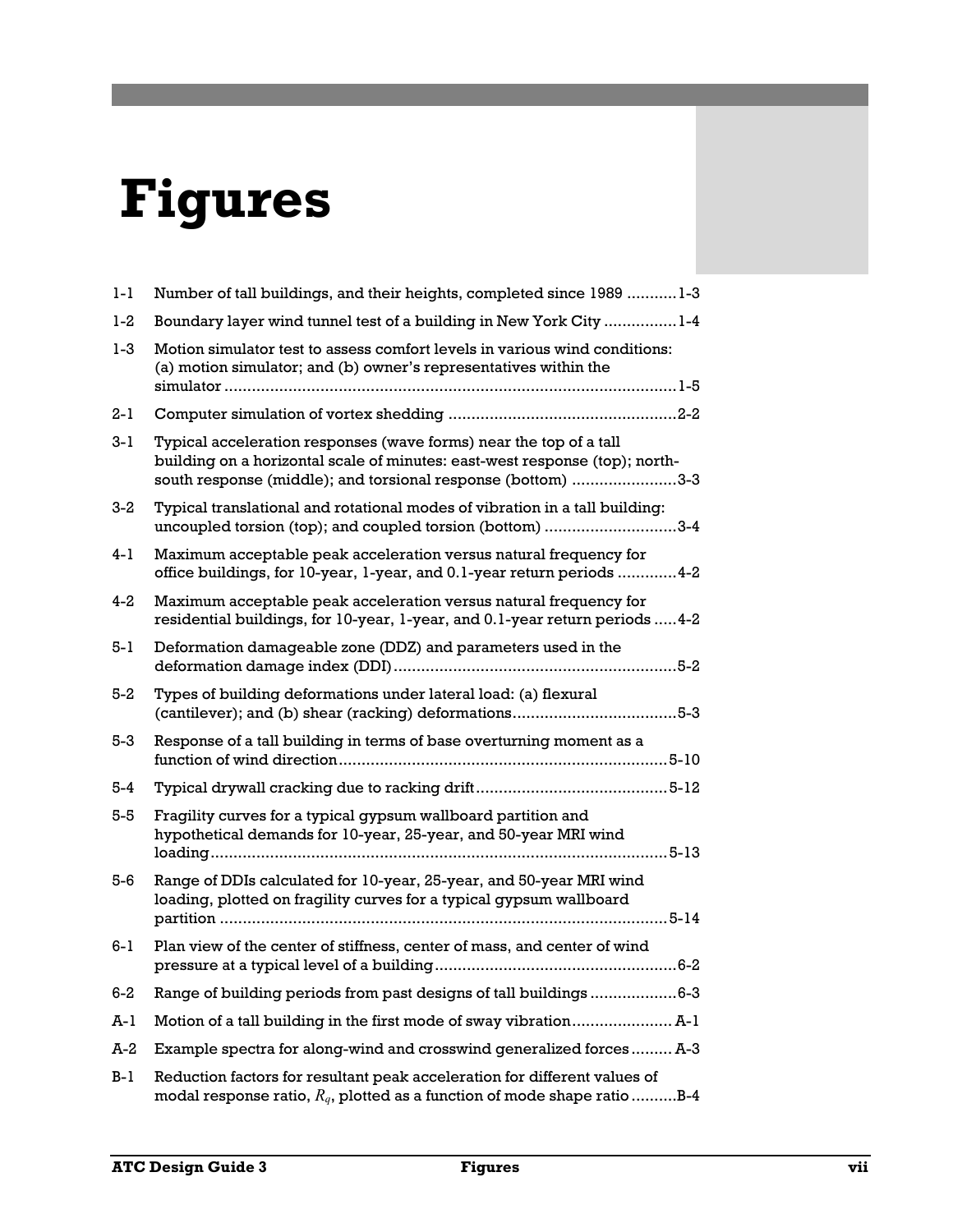| C-1 Zones of stiffness in composite beams subjected to lateral and gravity |  |
|----------------------------------------------------------------------------|--|
| $\log_{1000} C^{-1}$                                                       |  |